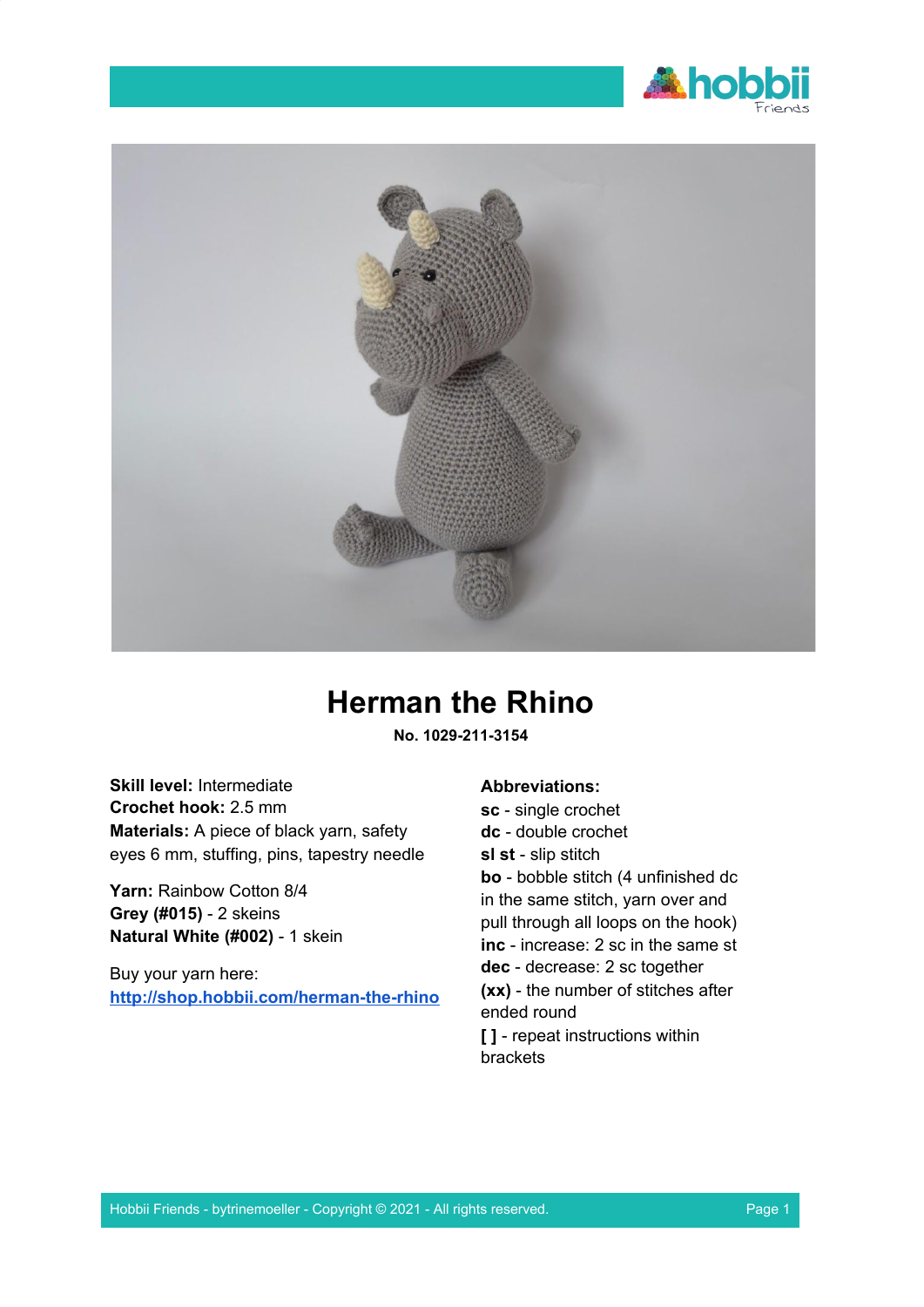

#### **Head**

*Color: 015 Grey*

- Rnd 1: Start with a magic ring. 6 sc in the magic ring
- Rnd 2: inc x6 (12)
- Rnd 3: [1 sc, inc] x6 (18)
- Rnd 4: [2 sc, inc] x6 (24)
- Rnd 5: [3 sc, inc] x6 (30)
- Rnd 6: [4 sc, inc] x6 (36)
- Rnd 7: [5 sc, inc] x6 (42)
- Rnds 8-10: 1 sc in each st (42)
- Rnd 11: 10 sc, 1 bo, 12 sc, 1 bo, 18 sc (42)
- Rnds 12-14: 1 sc in each st (42)
- Rnd 15: [5 sc, dec] x6 (36)
- Rnd 16: [4 sc, dec] x6 (30)
- Rnd 17: [4 sc, inc] x6 (36)
- Rnd 18: [5 sc, inc] x6 (42)
- Rnd 19: 1 sc in each st (42)
- Rnd 20: [6 sc, inc] x6 (48)
- Rnd 21: 1 sc in each st (48)
- Rnd 22: [7 sc, inc] x6 (54)
- Rnd 23: 1 sc in each st (54)
- Rnd 24: [8 sc, inc] x6 (60)
- Rnd 25: 1 sc in each st (60)
- Rnd 26: [9 sc, inc] x6 (66)
- Rnds 27-30: 1 sc in each st (66)
- Now, attach the safety eyes with 5 stitches in between. Attach them between rounds 17 and 18.
- Rnd 31: [9 sc, dec] x6 (60)
- Rnd 32: [8 sc, dec] x6 (54)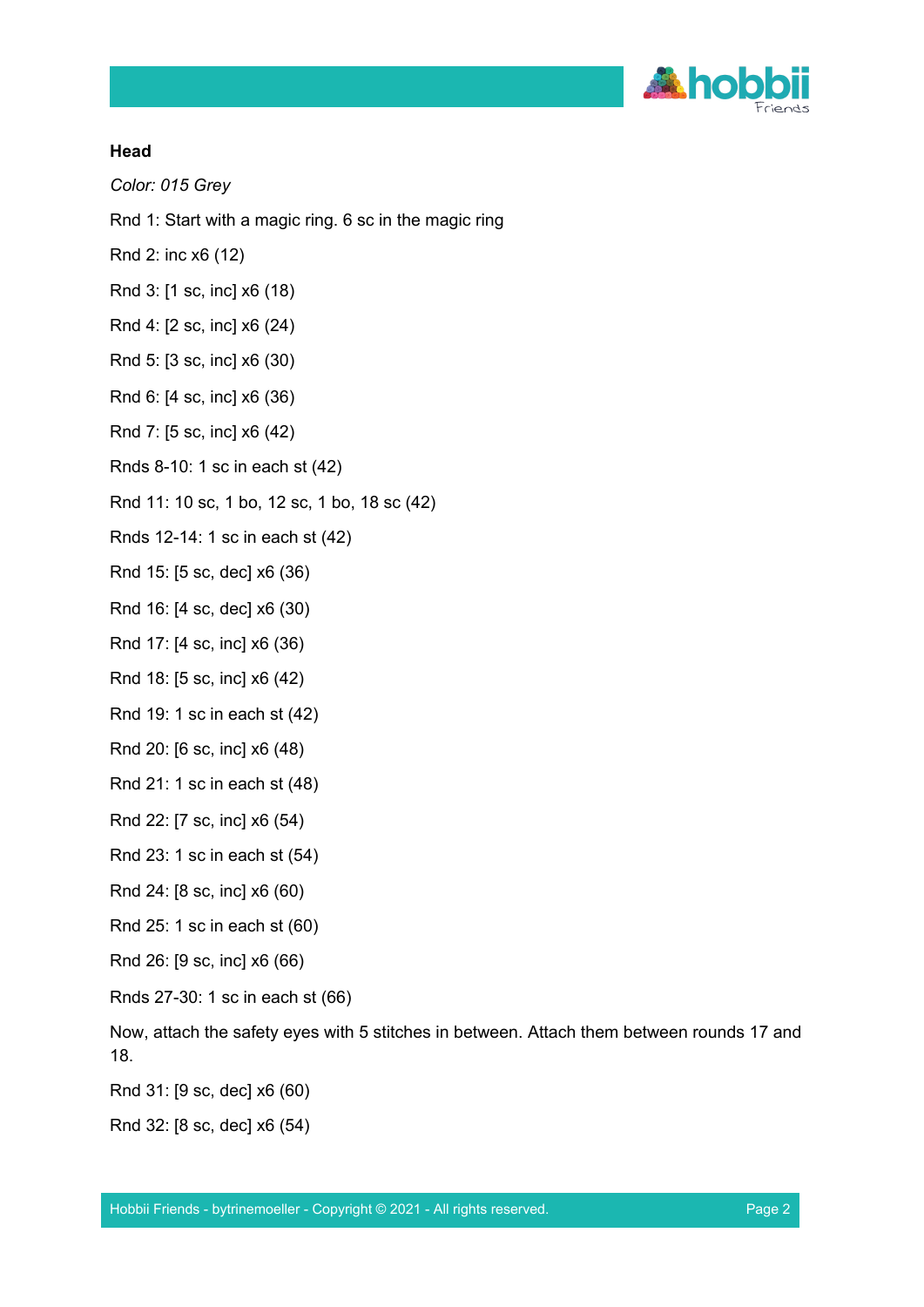

Rnd 33: [7 sc, dec] x6 (48)

Rnd 34: [6 sc, dec] x6 (42)

Rnd 35: [5 sc, dec] x6 (36)

Rnd 36: [4 sc, dec] x6 (30)

Rnd 37: [3 sc, dec] x6 (24)

Now, stuff the head.

Rnd 38: [2 sc, inc] x6 (18)

Rnd 39: [1 sc, dec] x6 (12)

And stuff the head one last time.

Rnd 40: dec x6 (6)

Now, sew together the last 6 sts. Sew through the front loop of each of the 6 sts. Pull the thread to close the hole and weave in the end.

### **Ear (make 2)**

*Color: 015 Grey* Rnd 1: Start with a magic ring. 6 sc in the magic ring

Rnd 2: inc x6 (12)

Rnd 3: [1 sc, inc] x6 (18)

Rnd 4: [2 sc, inc] x6 (24)

Finish with a sl st.

Cut off the yarn but be careful to leave a long tail for sewing the ear onto the head.

### **Horn (large)**

*Color: 002 Natural White*

Rnd 1: Start with a magic ring. 3 sc in the magic ring

Rnd 2: inc x3 (6)

Rnd 3: 1 sc in each st (6)

Rnd 4: [1 sc, inc] x3 (9)

Rnd 5: 1 sc in each st (9)

Rnd 6: [2 sc, inc] x3 (12)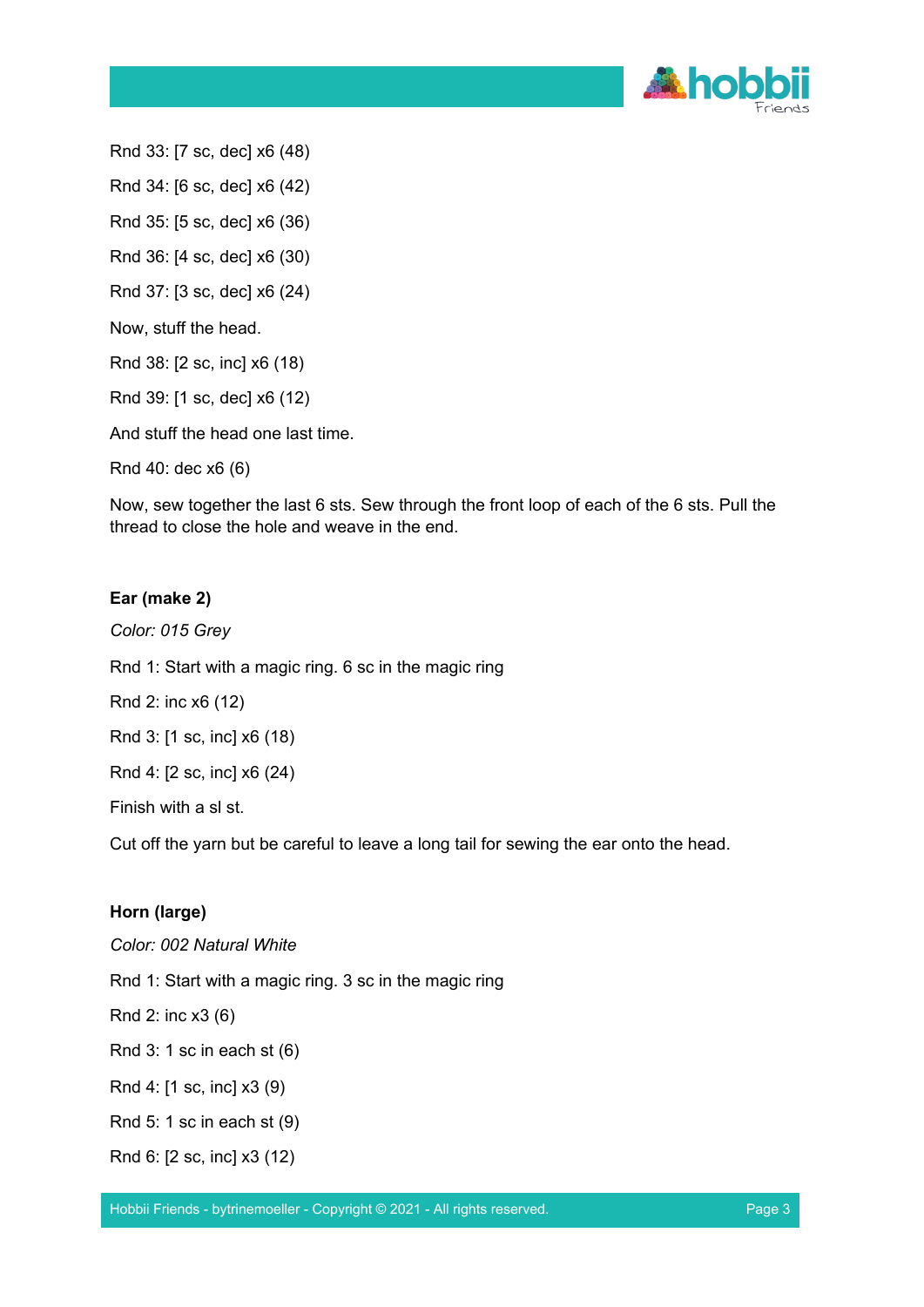

Rnds 7-9: 1 sc in each st (12)

Cut off the yarn but be careful to leave a long tail for sewing the horn onto the head.

#### **Horn (small)**

*Color: 002 Natural White*

Rnd 1: Start with a magic ring. 3 sc in the magic ring

Rnd 2: inc x3 (6)

Rnd 3: 1 sc in each st (6)

Rnd 4: [1 sc, inc] x3 (9)

Rnds 5-6: 1 sc in each st (9)

Cut off the yarn but be careful to leave a long tail for sewing the horn onto the head.

### **Legs (make 2)**

*Color: 015 Grey*

Rnd 1: Start with a magic ring. 6 sc in the magic ring

Rnd 2: inc x6 (12)

Rnd 3: [1 sc, inc] x6 (18)

Rnd 4: [2 sc, inc] x6 (24)

Rnd 5: 1 sc in each st (24)

Rnd 6: 5 sc, [1 bo, 1 sc] x3,13 sc (24)

Rnds 7-9: 1 sc in each st (24)

Rnd 10: [2 sc, inc] x6 (18)

Rnds 11-24: 1 sc in each st (18)

Cut off the yarn but be careful to leave a long tail for sewing the leg on to the body.

#### **Arms (make 2)**

*Color: 015 Grey* Rnd 1: Start with a magic ring. 6 sc in the magic ring Rnd 2: inc x6 (12)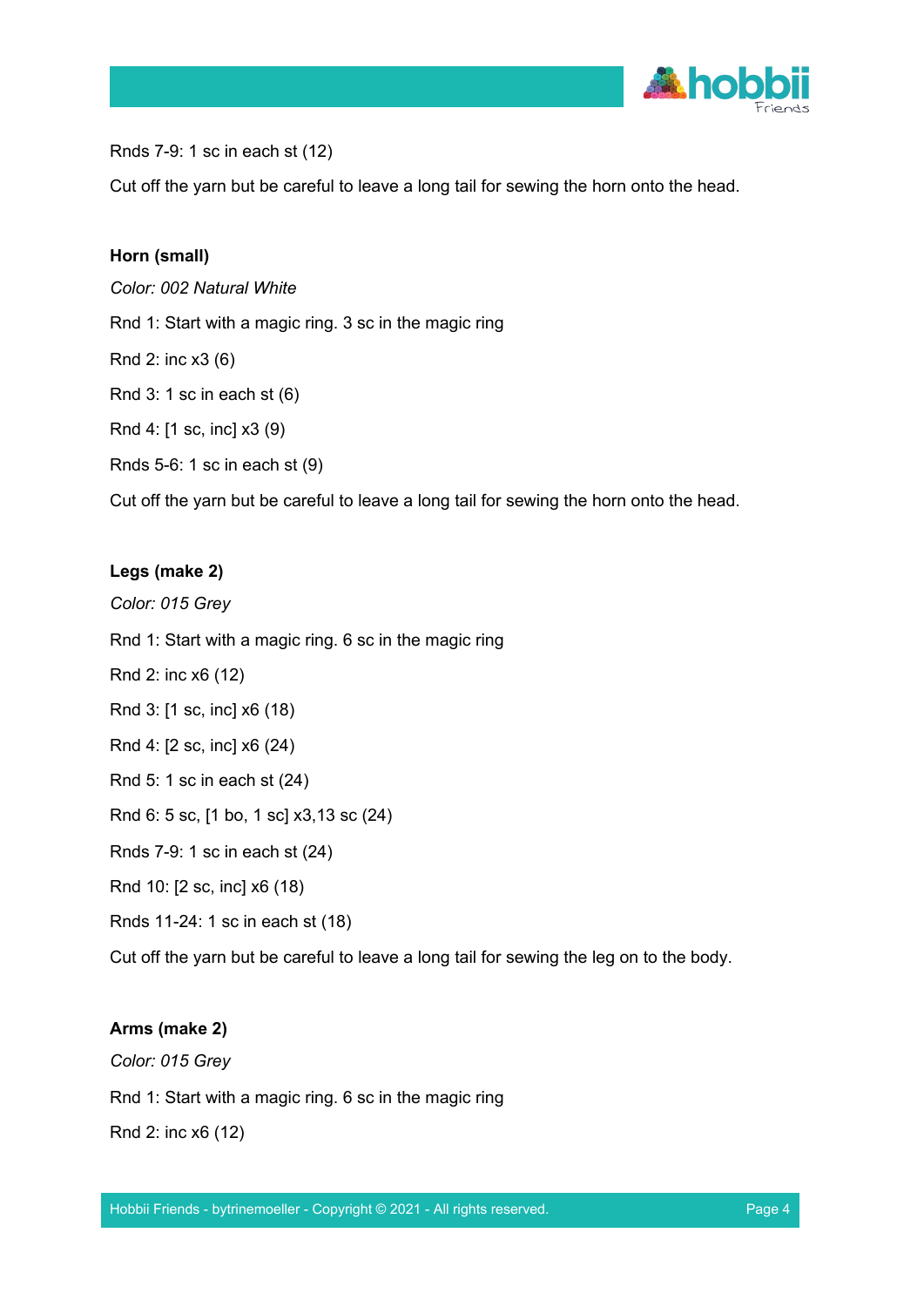

Rnd 3: [1 sc, inc] x6 (18) Rnd 4: 1 sc in each st (18) Rnd 5: 3 sc, [1 bo, 1 sc] x3,9 sc (18) Rnd 6: 1 sc in each st (18) Rnd 7: [7 sc, dec] x2 (16) Rnds 8-17: 1 sc in each st (16) Rnd 18: [6 sc, dec] x2 (14) Rnds 19-21: 1 sc in each st (14)

Cut off the yarn but be careful to leave a long tail for sewing the arm on to the body.

## **Body**

*Color: 015 Grey*

Rnd 1: Start with a magic ring. 6 sc in the magic ring

Rnd 2: inc x6 (12)

Rnd 3: [1 sc, inc] x6 (18)

- Rnd 4: [2 sc, inc] x6 (24)
- Rnd 5: [3 sc, inc] x6 (30)
- Rnd 6: [4 sc, inc] x6 (36)
- Rnd 7: [5 sc, inc] x6 (42)

Rnd 8: [6 sc, inc] x6 (48)

- Rnd 9: [7 sc, inc] x6 (54)
- Rnd 10: [8 sc, inc] x6 (60)

Rnd 11: [9 sc, inc] x6 (66)

- Rnd 12: [10 sc, inc] x6 (72)
- Rnds 13-17: 1 sc in each st (72)
- Rnd 18: [10 sc, dec] x6 (66)
- Rnd 19: 1 sc in each st (66)
- Rnd 20: [9 sc, dec] x6 (60)
- Rnds 21-23: 1 sc in each st (60)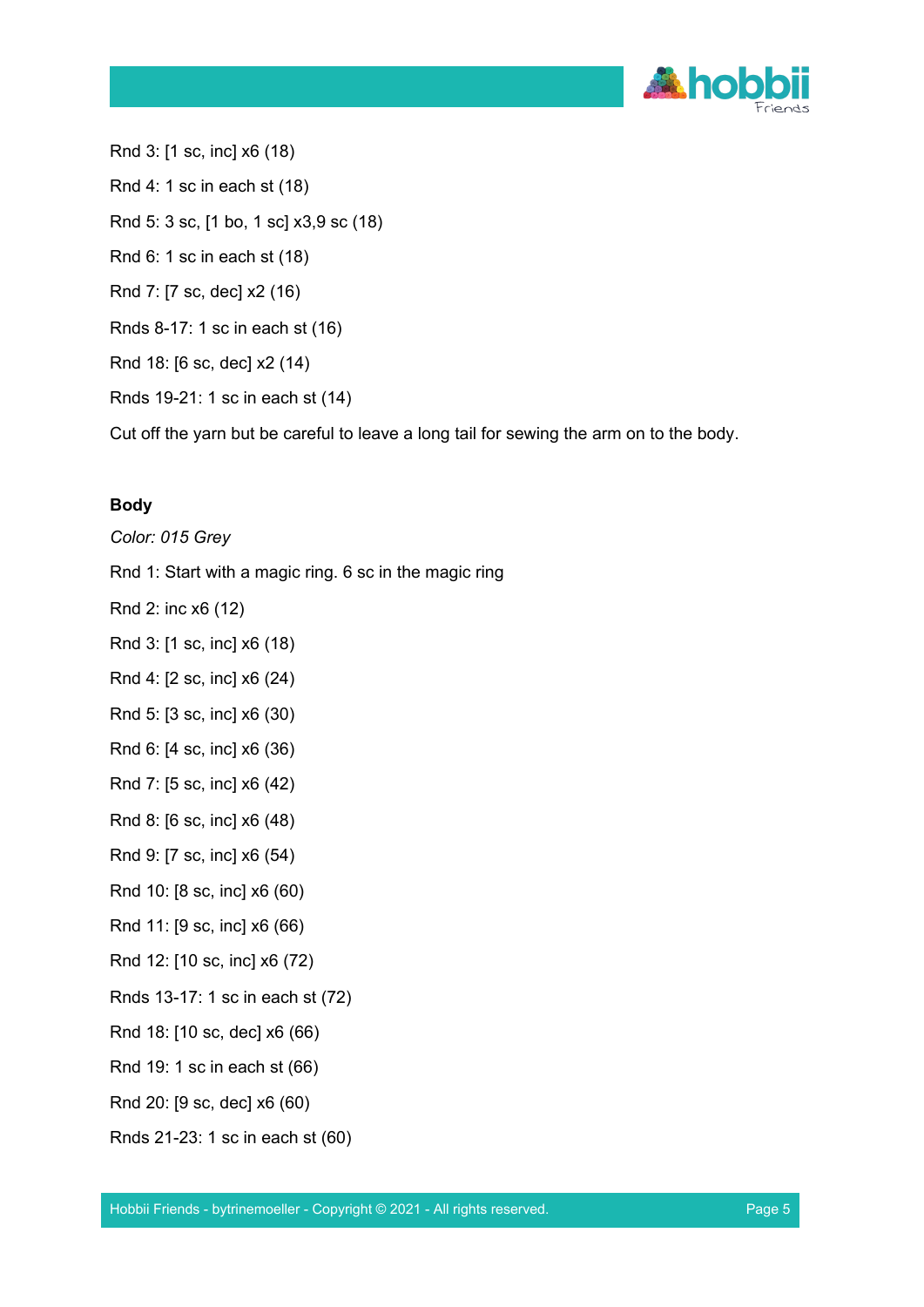

Rnd 24: [8 sc, dec] x6 (54)

Rnds 25-27: 1 sc in each st (54)

Rnd 28: [7 sc, dec] x6 (48)

Rnds 29-31: 1 sc in each st (48)

Rnd 32: [6 sc, dec] x6 (42)

Rnds 33-35: 1 sc in each st (42)

Begin stuffing the body.

Rnd 36: [5 sc, dec] x6 (36)

Rnds 37-39: 1 sc in each st (36)

Rnd 40: [4 sc, dec] x6 (30)

Rnds 41-42: 1 sc in each st (30)

Rnd 43: [3 sc, dec] x6 (24)

Rnd 44: 1 sc in each st (24)

Stuff the body well.

Cut off the yarn but be careful to leave a long tail for sewing the head onto the body.

### **Assembling**

Horns:

Stuff a bit of stuffing into the horns. Sew the horns onto the head. Place the large horn between the nostrils and the other one 3 rows above the eyes. Weave in ends thoroughly.

Ears:

Sew the ears onto the head with 12 stitches in between. Place the ears on the broadest part of the head. Weave in ends thoroughly.

Legs:

Put stuffing into the legs. Stuff the bottom of the leg well and a little less in the actual leg. Leave a small space at the top without stuffing. Place the legs under the tummy. They should point outward a bit. Sew on the legs about 8 rounds from the beginning of the body. Weave in ends thoroughly.

Arms:

Stuff the arms with stuffing. Stuff the bottom of the arm well and a little less in the actual arm. Stop nearly before reaching the top. Sew on the arms about 2 rounds from the top of the neck. Weave in ends thoroughly.